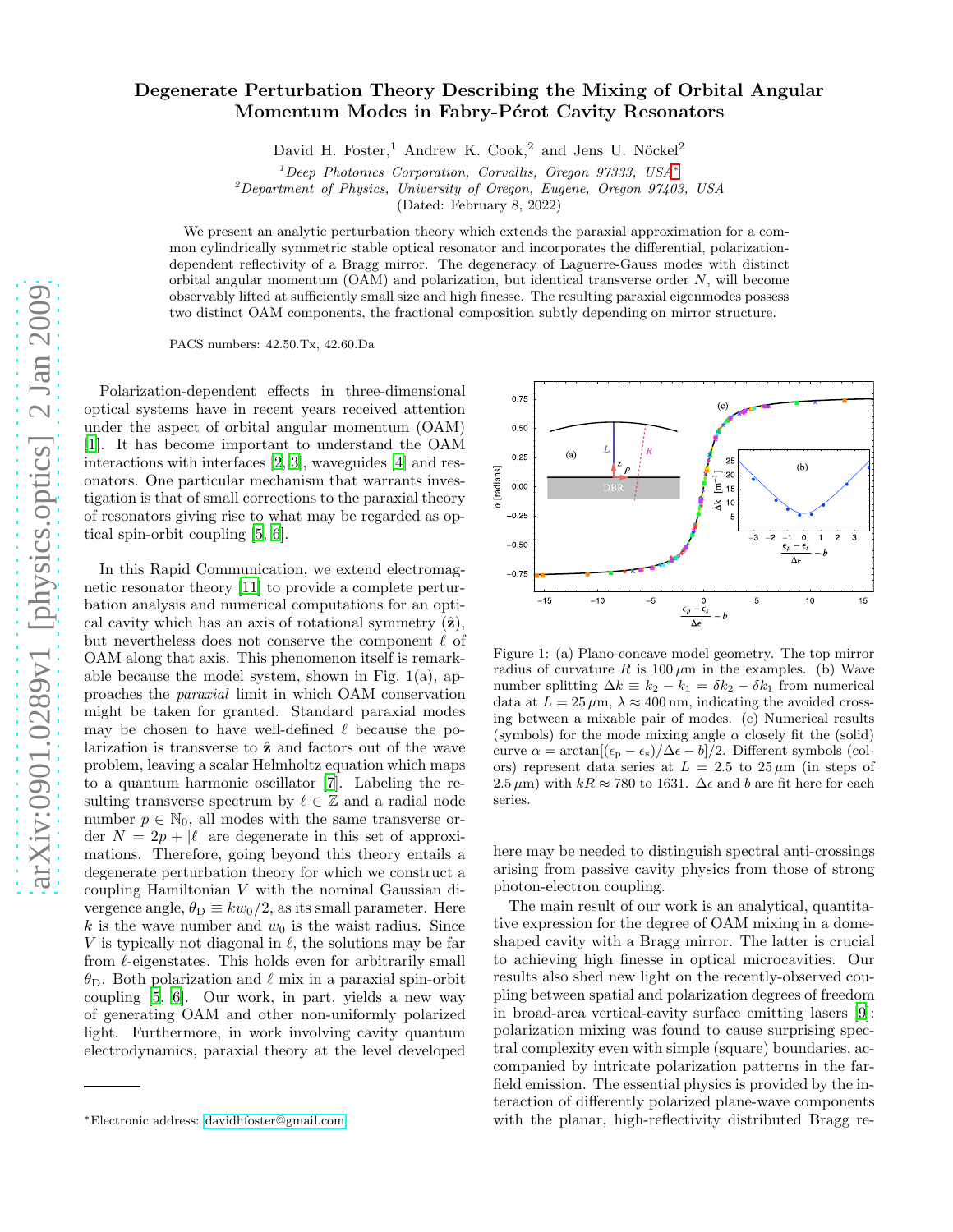flector (DBR) on which both Ref. [\[9\]](#page-3-8) and our system in Fig. 1 (a) are based.

Typical DBRs comprise dielectric multilayers and have a "form birefringence": the reflectivities for TE (spolarized) and TM (p-polarized) plane waves,  $r_{s(p)}$  =  $|r_{s(p)}| \exp(i\phi_{s(p)})$ , are unequal in phase at nonzero angles of incidence,  $\theta$ . Previously [\[5](#page-3-4), [10](#page-3-9)], we had found numerically that the reflection phase difference  $\phi_s(\theta_D)$  –  $\phi_p(\theta_D) \neq 0$  is responsible for the polarization mixing. A consequence of great practical importance is that by tuning cavity or mirror parameters, the coupling of OAM imposed by Maxwell's equations can be rigorously turned off for selected modes, giving them well-defined  $\ell$ . Aside from the consideration of OAM, our perturbation theory is fundamental to paraxial theory itself: we perform a significant extension to and completion of previous work by Yu and Luk [\[11](#page-3-6)] which derived the lowest order corrections to the paraxial modes of two-mirror cavities having perfect electrically conducting mirrors,  $r_s = r_p = -1$ . Our approach, which allows a more general, dielectric planar mirror, requires the construction of a  $2 \times 2$  perturbation matrix V and predicts very different results when  $r_s$  and  $r_p$  are different functions.

The work of Ref. [\[11](#page-3-6)] and its precursors (e.g. Ref. [\[12\]](#page-3-10)) appears to be forgotten in the current literature. This can be attributed to the difficulty of experimentally observing the small spectral splittings caused by slightly nonparaxial perturbations. Agreement with a degenerate perturbation theory for  $r_{s(p)} = -1$  was experimentally demonstrated using microwaves [\[12\]](#page-3-10) where, due to comparable resonator size and wavelength, the mode spacing is large enough to resolve the lifting of the  $N+1$ -fold degeneracies labeled by N. However, with recent progress in miniaturization [\[8\]](#page-3-11), comparable size parameters are becoming accessible to optical cavities similar to Fig. 1(a).

To write the splittings described in Ref. [\[11](#page-3-6)] in a form we can use for the following discussion, let us first review the unperturbed vector-field basis spanning the Nth transverse multiplet. These are the Laguerre-Gauss (LG) modes, written in polar coordinates as a product  $M_N^{\ell}(\rho, \phi, z)\hat{\sigma}_s$  of a scalar part  $M_N^{\ell}$ , having orbital angular momentum  $\ell$ , and a circular polarization vector  $\hat{\sigma}_s \equiv (\hat{x} + si\hat{y})/\sqrt{2}$ , where  $s = \pm 1$  is the spin degree of freedom. Expressions for the LG modes and their Bessel wave decompositions are given in Ref. [\[13\]](#page-3-12). Perturbations that preserve rotational symmetry around  $\hat{z}$  will only couple those  $M_N^{\ell}(\rho, \phi, z)\hat{\sigma}_s$  for which the total angular momentum  $m = \ell + s$  around this axis is the same [\[13\]](#page-3-12). We henceforth consider  $N$  and  $m$  to be fixed, nonnegative parameters; we will briefly discuss later the allowance of  $m < 0$ . The non-conservation of OAM emerges here because s can generally [\[17\]](#page-3-13) take two values, corresponding to the basis states  $M_N^{m-1}\hat{\sigma}_1$  and  $M_N^{m+1}\hat{\sigma}_{-1}$ . No symmetry prevents these states from coupling, unless  $m = 0$  in which case time-reversal invariance applies.

Nevertheless, no such OAM coupling is found in Ref. [\[11\]](#page-3-6), where perturbations merely split the wave numbers of the pair  $\{M_N^{m+1}\hat{\boldsymbol{\sigma}}_{\pm 1}\}\$  by an amount

<span id="page-1-0"></span>
$$
\Delta k_{\text{LG}} \equiv k(M_N^{m+1}\hat{\sigma}_{-1}) - k(M_N^{m-1}\hat{\sigma}_1) = \frac{m}{4kLR}.
$$
 (1)

The calculation assumes a dome of vertical length L, top mirror radius of curvature R, and  $r_{s(p)} = -1$ . We will now show that a more realistic model for  $r_{\rm s(p)}$  leads to actual resonator modes  $\Psi_{N,m,1}$  and  $\Psi_{N,m,2}$  having a given  $m$  but forming a rotation of the LG basis pair by a mixing angle  $\alpha \in (-\pi/4, \pi/4)$ :

<span id="page-1-2"></span>
$$
\begin{pmatrix} \Psi_{N,m,1}(\alpha) \\ \Psi_{N,m,2}(\alpha) \end{pmatrix} = \begin{pmatrix} \cos \alpha & -\sin \alpha \\ \sin \alpha & \cos \alpha \end{pmatrix} \begin{pmatrix} M_N^{m-1} \hat{\sigma}_1 \\ M_N^{m+1} \hat{\sigma}_{-1} \end{pmatrix} . \quad (2)
$$

The states at  $\alpha = \pm \pi/4$  are *hybrid modes*, one of which is predominantly (though not completely) composed of TM plane waves, the other being predominantly TE [\[13,](#page-3-12) [14\]](#page-3-14). This approximate polarization separation of the hybrid modes yields an intuitive picture of mode mixing; the separation acts as a lever arm by which the Bragg mirror, having  $\phi_s \neq \phi_p$ , rotates the eigenmode basis away from the LG modes and toward the hybrid modes.

The OAM-non-conservation described above is exhibited by the paraxial modes of two-mirror axisymmetric cavity resonators which 1) are of sufficiently small size with respect to wavelength, 2) have sufficiently narrow resonance widths (low loss), and 3) have at least one mirror for which  $\phi_s \neq \phi_p$  (commercial dielectric mirrors meet this requirement). The first two requirements are essential in splitting the degeneracies of high order Gaussian modes, and Eq. [\(1\)](#page-1-0) allows us to estimate whether this is possible. To perform the degenerate perturbation theory in the presence of property 3), we first develop the perturbation Hamiltonian,  $V$ , in the two-mode basis  $\{M_N^{\hat{m}\mp1}\hat{\sigma}_{\pm 1}\}\.$  V must be symmetric  $(V_{21} = V_{12})$ , and for our purposes may be taken to be traceless  $(V_{22} = -V_{11})$ . V then has eigenvectors  $\vec{v}_1 = \begin{pmatrix} \cos \alpha \\ -\sin \alpha \end{pmatrix}$ ,  $\vec{v}_2 = \begin{pmatrix} \sin \alpha \\ \cos \alpha \end{pmatrix}$  with

$$
\alpha = (1/2) \arctan(V_{12}/V_{22}), \tag{3}
$$

and eigenvalues  $\delta k_{1(2)} = \mp (V_{12}^2 + V_{22}^2)^{1/2}$ . As system parameters are varied, the elements of V change and an anti-crossing of the hybrid modes emerges, cf. Fig. 1(b).

All deviations from the paraxial limit must be considered to lowest order in  $\theta_{\rm D}^2$ , which for our cavity is  $\theta_{\rm D}^2 = 2/[k\sqrt{L(R-L)}]$ . The physical derivation of V is facilitated by noting that in the anti-crossing scenario,  $\alpha = 0$  is equivalent to  $V_{12} = 0$  and hence corresponds to the assumptions underlying the known result Eq. [\(1\)](#page-1-0). Thus, Eq. [\(1\)](#page-1-0) should be reproduced by our model at  $\alpha = 0$ . In wave number units, we therefore set

<span id="page-1-1"></span>
$$
V_{22} = -V_{11} = \frac{1}{2} \Delta k_{\text{LG}} = \frac{m}{16} \sqrt{\frac{L}{R} \left( 1 - \frac{L}{R} \right)} \frac{\theta_{\text{D}}^2}{L}.
$$
 (4)

Although Eq. [\(1\)](#page-1-0) was derived for ideal-metal cavities, our more general DBR boundary conditions do not affect Eq. [\(4\)](#page-1-1), because they shift all LG modes with the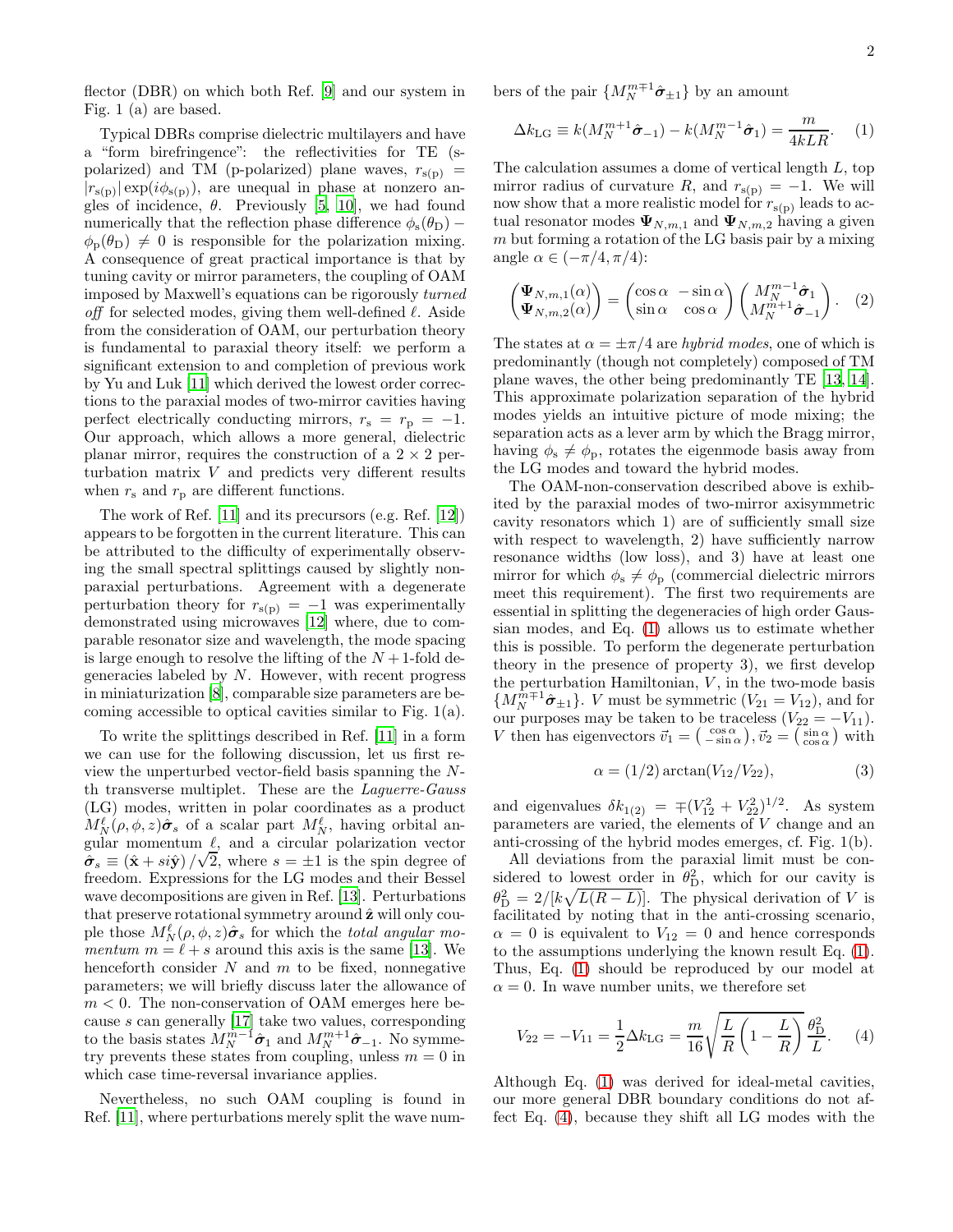same  $N$  equally. To explain this, consider the *penetra*tion depths  $\delta L_{s(p)}$  of each of  $M_N^{m \mp 1} \hat{\sigma}_{\pm 1}$  into the mirror layers. For a plane wave of s or p polarization with incident angle  $\theta$  at a DBR,  $\delta L_{s(p)} = \phi_{s(p)}(k, \theta)/(2k)$ . In order to capture the relevant material properties of the DBR, we neglect transmission and expand its reflection phase in the plane wave angle of incidence,  $\theta$ , as  $\phi_{s(p)}(k,\theta) \approx \phi_0(k) + \epsilon_{s(p)}(k)\theta^2.$ 

Any vectorial mode  $\Psi$  can be decomposed into azimuthally symmetrized plane waves (Bessel waves) by defining a "tilde" operator such that  $\tilde{\Psi}^{s(p)}(\theta)$  essentially denotes the amplitudes of the TE(TM) plane waves of polar angle  $\theta$ . The paraxial  $\tilde{\Psi}^{s(p)}(\theta)$  is nonzero only near  $\theta \approx 0$ , with the *averaged* reflection phase of  $\Psi$  being

<span id="page-2-0"></span>
$$
\langle \phi \rangle_{\Psi} \equiv \int \left[ \left| \tilde{\Psi}^{s}(\theta) \right|^{2} \phi_{s}(\theta) + \left| \tilde{\Psi}^{p}(\theta) \right|^{2} \phi_{p}(\theta) \right] \theta \, d\theta, \quad (5)
$$

with the normalization  $\int (|\tilde{\Psi}^s|^2 + |\tilde{\Psi}^p|^2) \theta d\theta = 1$ . Specializing to the LG modes with the abbreviation  $\Lambda_{\pm 1} \equiv$  $M_N^{m+1} \hat{\sigma}_{\pm 1}$ , circular polarization leads to  $|\tilde{\Lambda}_{\pm 1}^s(\theta)|^2$  =  $|\tilde{\Lambda}_{\pm 1}^{\text{p}}(\theta)|^2$ . The harmonic-oscillator nature of the transverse field [\[7\]](#page-3-7) entails that Eq. [\(5\)](#page-2-0), with the above expansion for  $\phi_{s(p)}$ , depends only on the mode order N but not on  $\ell$ . This carries over to the average penetration depth  $\langle \delta L \rangle_{\mathbf{\Lambda}_{\pm 1}} = \langle \phi \rangle_{\mathbf{\Lambda}_{\pm 1}} / (2k)$ , and hence the effective cavity length  $L + \langle \delta L \rangle_{\mathbf{\Lambda}_{\pm 1}}$  is identical for both modes  $\mathbf{\Lambda}_{\pm 1}$ ; this then implies equal spectral shifts, as claimed above.

To obtain the off-diagonal element  $V_{12}$ , we apply the same penetration-depth argument to the special case  $\alpha =$  $\pi/4$  where Eq. [\(2\)](#page-1-2) yields the hybrid modes. Their planewave amplitudes,  $\tilde{\Psi}_{N,n}^{\text{s(p)}}$  ${}^{\mathrm{s(p)}}_{N,m,1}(\theta)$  and  $\tilde{\Psi}_{N,n}^{\mathrm{s(p)}}$  $S_{N,m,2}^{(p)}(\theta)$ , can be written purely in terms of the LG amplitudes  $\tilde{\Lambda}^{\text{p}}_{\pm 1}(\theta)$  using Eq. [\(2\)](#page-1-2), and their splitting,  $\Delta k_{\text{hybrid}} \equiv k_{N,m,2} - k_{N,m,1}$ , is given by

<span id="page-2-1"></span>
$$
\Delta k_{\text{hybrid}} = -(k/L) (\delta L_{N,m,2} - \delta L_{N,m,1}) \tag{6}
$$

$$
= \frac{\epsilon_{\rm p} - \epsilon_{\rm s}}{L} \int \theta^3 \tilde{\Lambda}^{\rm p}_{+1}(\theta) \, \tilde{\Lambda}^{\rm p}_{-1}(\theta) \, d\theta, \qquad (7)
$$

where  $k$  is the unperturbed wave number. Therefore, we reach  $|\Delta k_{\text{hybrid}}| \gg |\Delta k_{\text{LG}}|$  if the form birefringence quantity,  $|\epsilon_{\rm p} - \epsilon_{\rm s}|$ , is made large. On the other hand,  $\alpha \rightarrow \pi/4$  implies  $|V_{12}| \gg |V_{22}|$ , so that the eigenvalues of V in this limit are  $\delta k_{1(2)} \approx \mp V_{12}$ . Setting  $2\delta k_2$  equal to Eq. [\(7\)](#page-2-1) and performing the  $\theta$  integral, one obtains

$$
V_{12} = V_{21} = \frac{\epsilon_{\rm p}(k) - \epsilon_{\rm s}(k)}{8} \sqrt{(N+1)^2 - m^2} \frac{\theta_{\rm D}^2}{L}.
$$
 (8)

For some simple dielectric mirrors,  $\epsilon_p - \epsilon_s$  may be swept across zero by varying the cavity length across the nominal  $L$  at which the mode pair of interest has unperturbed k equal to the design (center) wave number of the mirror,  $k_d$ . The mixing angle  $\alpha$  can then be written as

$$
\alpha = (1/2) \arctan\{[\epsilon_{\rm p}(k) - \epsilon_{\rm s}(k)]/\Delta \epsilon\},\tag{9}
$$



Figure 2: Mode-coupling width  $\Delta \epsilon$  from fit (symbols) compared to perturbative prediction (solid line), plotted as a function of the cavity length L at fixed  $R = 100 \,\mu \text{m}$ . Error bars were obtained from the fits of Fig.  $1(c)$ . Because the analytic equation [\(10\)](#page-2-2) is wavelength-independent, all data for  $\lambda \approx 400$  nm and  $\lambda \approx 800$  nm fall onto the same curve.

where the width of the crossover interval is given by

<span id="page-2-2"></span>
$$
\Delta \epsilon (L/R, N, m) = \frac{m}{2} \sqrt{\frac{(L/R)(1 - L/R)}{(N+1)^2 - m^2}}.
$$
 (10)

The formulas above complete the lowest order degenerate perturbation theory for paraxial mode mixing. Interestingly,  $\Delta \epsilon$  is *independent of wavelength*: for fixed cavity geometry and mode labels  $N, m$ , modes of different longitudinal node number (along  $\hat{z}$ ) will have different k but identical anti-crossing behavior when  $\alpha$  is plotted versus  $\epsilon_{p} - \epsilon_{s}$ . This universal functional form provides a robust way of tailoring any desired mixing angle  $\alpha$ . Most importantly under the aspect of OAM non-conservation, we can tune Eq. [\(2\)](#page-1-2) to  $\alpha = 0$ .

Once the cavity linewidth for the relevant paraxial modes becomes less than the mode separation,  $\Delta k \equiv$  $2\delta k_2 \geq m/(4kLR)$ , the two modes  $\Psi_{N,m,j}$  given by Eqs.  $(2, 9, 10)$  $(2, 9, 10)$  $(2, 9, 10)$  are resolved at slightly different k (or L). Any excitation of the cavity would generally have non-zero overlap with these modes, and thus complicated mode patterns [\[5,](#page-3-4) [13](#page-3-12)] can be generated by simple excitation. The magnitude of  $\alpha$  is zeroth order in  $\theta_{\rm D}^2$ , and excursions near the asymptotic values can be seen in Fig.  $1(c)$ . The magnitude of the relative frequency splitting, however, is  $O(\theta_{\rm D}^4)$  as  $\theta_{\rm D} \to 0$ . We note that observed modes will not be restricted to  $m \geq 0$ . Axial symmetry creates an exact two-fold degeneracy of the vectorial LG basis modes under the transformation in which m,  $\ell$ , and s switch sign [\[10\]](#page-3-9). The presence of the exact degeneracy [\[18](#page-3-15)] does not "wash out" the generation of complicated mode patterns and is more fully discussed in Refs. [\[10](#page-3-9), [13](#page-3-12), [15](#page-3-16)].

<span id="page-2-3"></span>We have numerically calculated modes for  $R = 100 \,\mu\text{m}$ and  $L = 2.5$  to  $25 \mu m$  with a DBR comprising 36 pairs of quarter-wave dielectric layers A and B with refractive indices  $n_A = 3.52$  and  $n_B = 3.00$ , with layer B at the top surface. Typical values of  $\epsilon_{s(p)}$  were around  $-3$ , with  $d(\epsilon_{\rm p} - \epsilon_{\rm s})/d(k - k_{\rm d}) \approx -2.8 \,\mu{\rm m}$ . Data were analyzed for modes close to  $\lambda_d \equiv 2\pi/k_d \approx 400$  and 800 nm. We